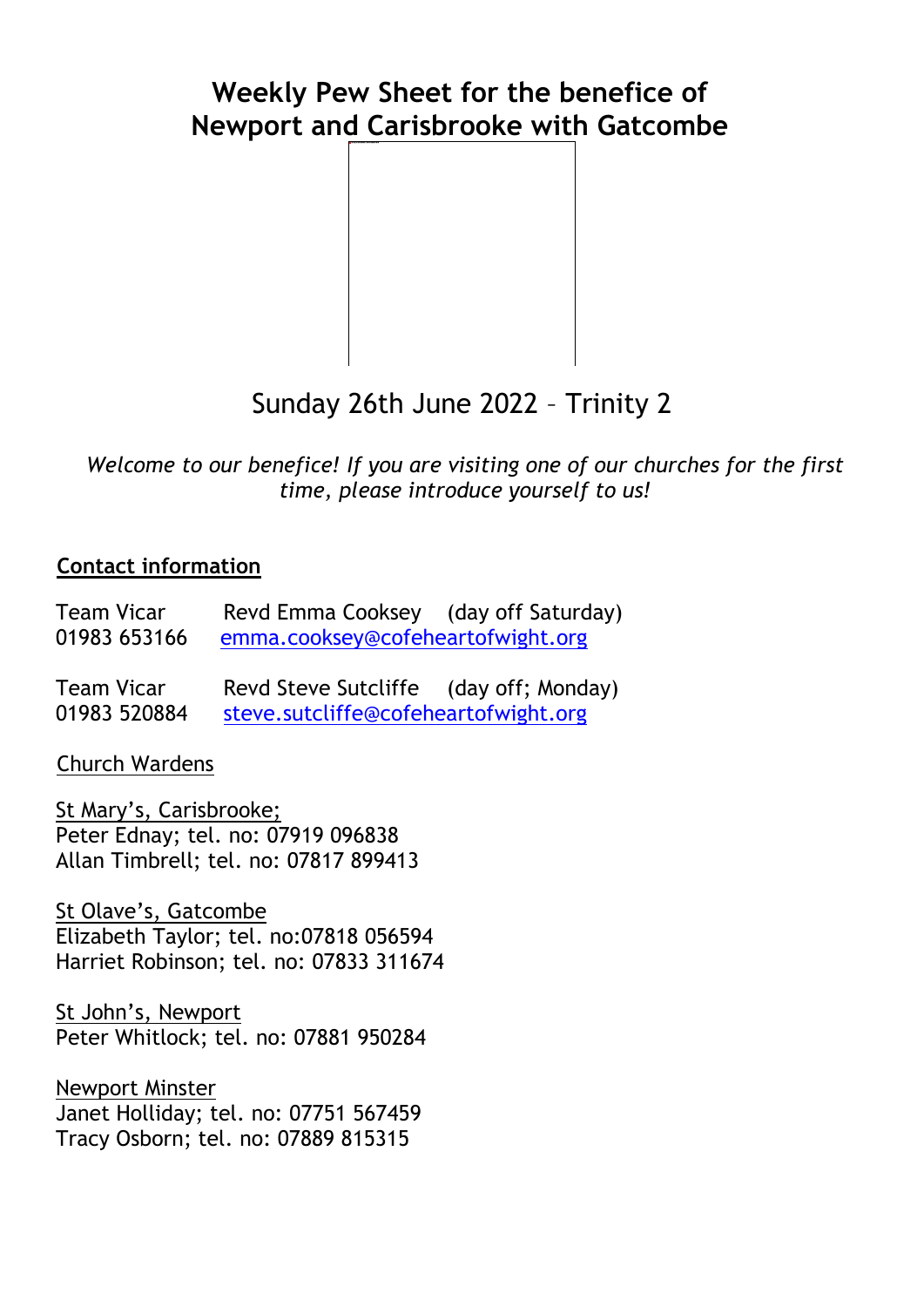**COLLECT** lord you have taught us that all your doings without love are nothing worth: send your holy spirit and pour into our hearts that most excellent gift of love, the true bond of peace and of all virtues, without which, whoever lives, is counted dead before you. Grant this for your only son Jesus Christ's sake, who is alive and reigns with you, in the unity of the Holy Spirit. one God, now and forever.

## **FIRST READING Acts 13 v 14b – 26**

A reading from the Acts of the Apostles **Glory to you O Lord**

And on the Sabbath day they went into the synagogue and sat down. After the reading of the Law and the Prophets, the officials of the synagogue sent them a message, saying, "Brothers, if you have any word of exhortation for the people, give it." So Paul stood up and with a gesture began to speak: "Fellow Israelites and others who fear God, listen. The God of this people Israel chose our ancestors and made the people great during their stay in the land of Egypt, and with uplifted arm he led them out of it. For about forty years he put up with them in the wilderness. After he had destroyed seven peoples in the land of Canaan, he gave them their land as an inheritance for about four hundred fifty years. After that he gave them judges until the time of the prophet Samuel. Then they asked for a king, and God gave them Saul son of Kish, a man of the tribe of Benjamin, who reigned for forty years. When he had removed him, he made David their king. In his testimony about him he said, 'I have found David, son of Jesse, to be a man after my heart, who will carry out all my wishes.' Of this man's posterity God has brought to Israel a Saviour, Jesus, as he promised; before his coming John had already proclaimed a baptism of repentance to all the people of Israel. And as John was finishing his work, he said, 'What do you suppose that I am? I am not he. No, but one is coming after me; I am not worthy to untie the strap of the sandals on his feet.'

This is the word of the Lord **Thanks be to God**

### **GOSPEL Luke 1 v 57 – 66, 80**

Hear the gospel of our Lord Jesus Christ according to Luke. **Glory to you O Lord** 

Now the time came for Elizabeth to give birth, and she bore a son. Her neighbours and relatives heard that the Lord had shown his great mercy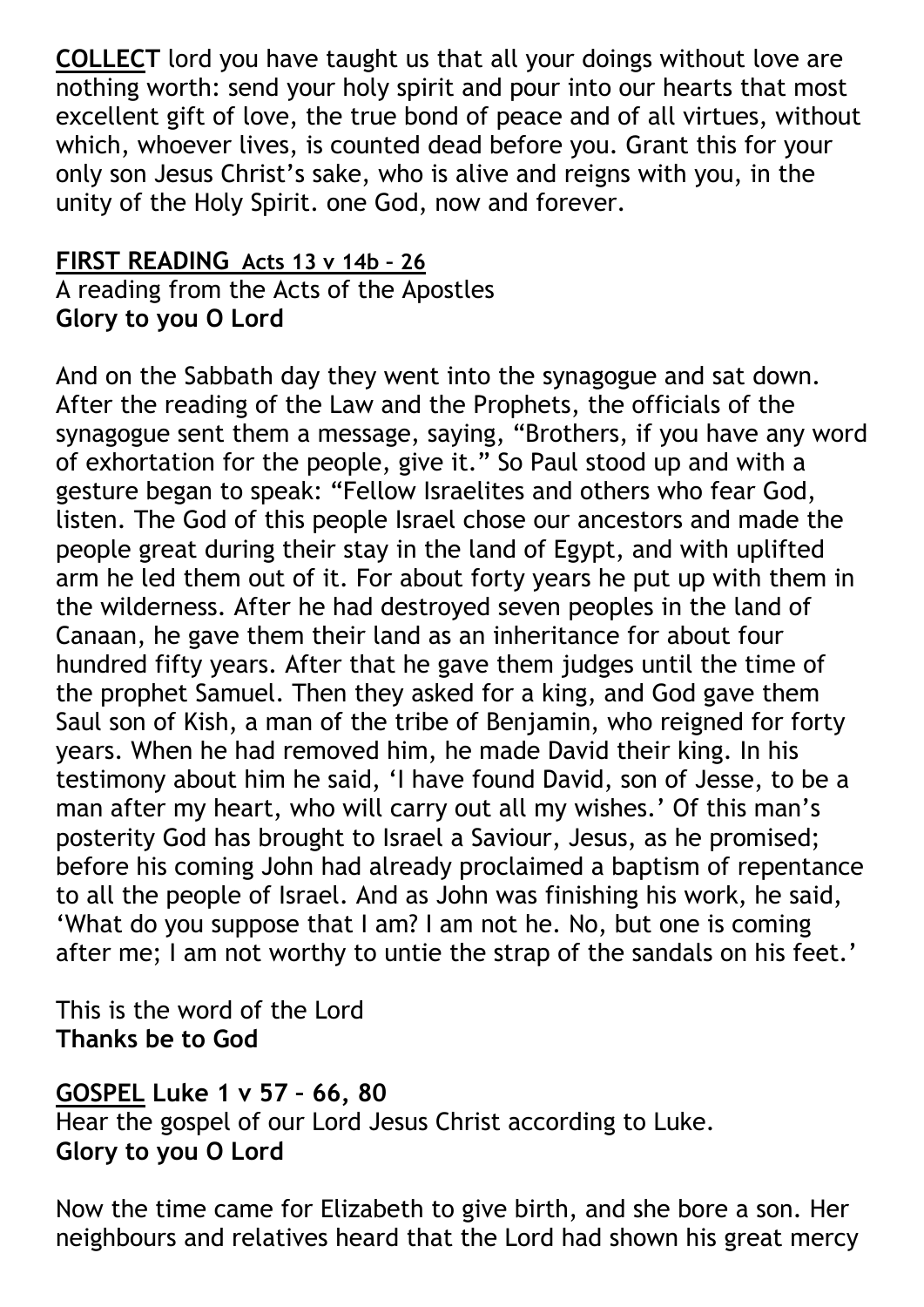to her, and they rejoiced with her. On the eighth day they came to circumcise the child, and they were going to name him Zechariah after his father. But his mother said, "No; he is to be called John." They said to her, "None of your relatives has this name." Then they began motioning to his father to find out what name he wanted to give him. He asked for a writing tablet and wrote, "His name is John." And all of them were amazed. Immediately his mouth was opened and his tongue freed, and he began to speak, praising God. Fear came over all their neighbours, and all these things were talked about throughout the entire hill country of Judea. All who heard them pondered them and said, "What then will this child become?" For indeed the hand of the Lord was with him. The child grew and became strong in spirit, and he was in the wilderness until the day he appeared publicly to Israel.

## This is the Gospel of the Lord **Praise to you O Christ**

## **POST COMMUNION**

Loving Father, we thank you for feeding us at the supper of your son: sustain us with your spirit, that we may serve you here on earth until our joy is complete in heaven, and we share in the eternal banquet with Jesus Christ our Lord.

### **What's on in our parish?**

- **Monday 27th June - Chatterbox Tots and Toddlers** in St John's Church Hall on from 9.30-11am for music, snacks, play and songs.
- **Wednesday June 29th - St John's Midweek Service** takes place at 11am. This week the service is Holy Communion.
- **On Wednesdays** from 10.00am 12. noon **Parson's Pantry** why not pop in to St Mary's Church for a tea/coffee and cake.
- **Saturday 9th July** Promises auction for Lend With Care, and fish and chip supper at the Parish Rooms, Newport. Fish and chip supper starts at 7pm, with auction beginning from 7:30pm. Lend With Care gives loans to smallscale entrepreneurs in the developing world, who then pay back the money that they receive so that it can be lent out again. If you wish to have a fish and chip supper (£10) please give your names in advance so that we can order. A wide range of promises on offer from family history research, cake baking and ironing, to a crocheted blanket .. to book a supper, please contact [\(richard.smout@cofeheartofwight.org\)](mailto:richard.smout@cofheartofwight.org).